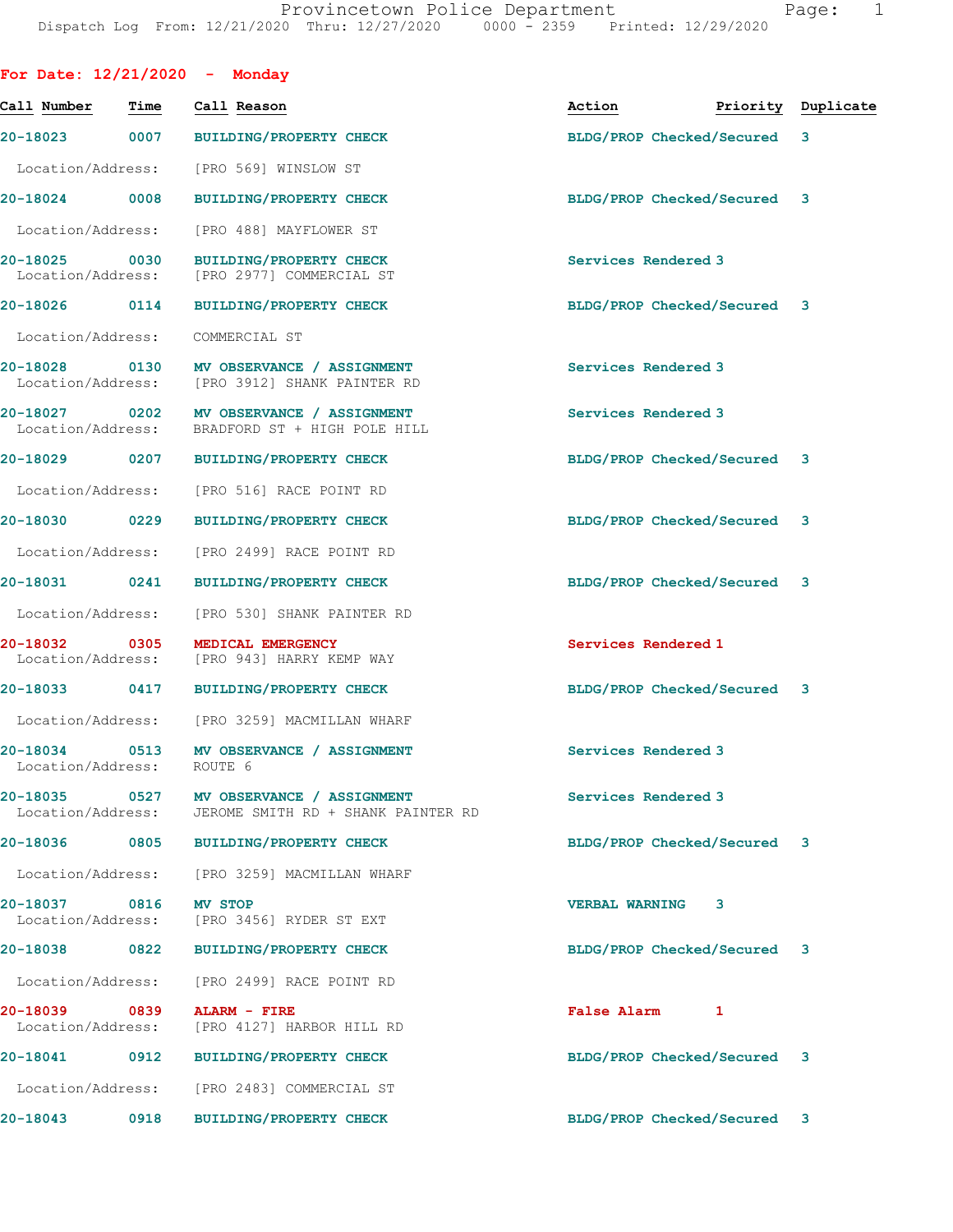|                                    | Provincetown Police Department<br>Dispatch Log From: 12/21/2020 Thru: 12/27/2020 0000 - 2359 Printed: 12/29/2020               | Page:                       | $\overline{2}$ |
|------------------------------------|--------------------------------------------------------------------------------------------------------------------------------|-----------------------------|----------------|
|                                    | Location/Address: [PRO 3430] COMMERCIAL ST                                                                                     |                             |                |
|                                    | 20-18042 0919 MV OBSERVANCE / ASSIGNMENT<br>Location/Address: HOWLAND ST + BRADFORD ST                                         | Services Rendered 3         |                |
| 20-18044 0946                      | <b>BUILDING/PROPERTY CHECK</b>                                                                                                 | BLDG/PROP Checked/Secured 3 |                |
|                                    | Location/Address: [PRO 2977] COMMERCIAL ST                                                                                     |                             |                |
| Location/Address:                  | 20-18045 1009 MV OBSERVANCE / ASSIGNMENT<br>[PRO 4155] ROUTE 6                                                                 | Services Rendered 3         |                |
|                                    | 20-18046 1012 MV OBSERVANCE / ASSIGNMENT<br>Location/Address: PROVINCELANDS RD + BRADFORD ST EXT                               | Services Rendered 3         |                |
|                                    | 20-18047 1042 BUILDING/PROPERTY CHECK                                                                                          | BLDG/PROP Checked/Secured 3 |                |
|                                    | Location/Address: [PRO 564] BAYBERRY AVE                                                                                       |                             |                |
|                                    | 20-18048 1121 BUILDING/PROPERTY CHECK                                                                                          | BLDG/PROP Checked/Secured 3 |                |
|                                    | Location/Address: [PRO 94] BRADFORD ST                                                                                         |                             |                |
|                                    | 20-18049 1221 MV COLLISION<br>Location/Address: [PRO 4136] BRADFORD ST<br>Refer To Accident: 20-71-AC                          | Services Rendered 1         |                |
| 20-18050 1321 MV STOP              | Location/Address: [PRO 2513] ROUTE 6                                                                                           | <b>VERBAL WARNING</b><br>3  |                |
| 20-18051 1422 MV STOP              |                                                                                                                                | <b>VERBAL WARNING</b><br>3  |                |
|                                    | Location/Address: WINTHROP ST + COMMERCIAL ST<br>20-18053 1614 MEDICAL EMERGENCY<br>Location/Address: [PRO 2909] COMMERCIAL ST | PATIENT REFUSAL 1           |                |
|                                    | 20-18054 1706 ASSIST CITIZEN<br>Location/Address: [PRO 179] STABLE PATH                                                        | Services Rendered 3         |                |
|                                    | 20-18055 1732 BUILDING/PROPERTY CHECK<br>Location/Address: [PRO 3259] MACMILLAN WHARF                                          | Services Rendered 3         |                |
|                                    | 20-18056 1808 MV OBSERVANCE / ASSIGNMENT<br>Location/Address: BRADFORD ST + RYDER ST                                           | Services Rendered 3         |                |
|                                    | 20-18057 1823 MV OBSERVANCE / ASSIGNMENT<br>Location/Address: [PRO 2277] BRADFORD ST                                           | Services Rendered 3         |                |
|                                    | 20-18058 1837 MV COMPLAINT<br>Location/Address: [PRO 1263] COMMERCIAL ST                                                       | Services Rendered 2         |                |
| Location/Address:                  | 20-18059 1857 HARASSMENT / THREATS<br>[PRO 179] STABLE PATH                                                                    | Services Rendered 2         |                |
|                                    | 20-18060 2011 SERVE WARRANT<br>Location/Address: [PRO 3634] COMMERCIAL ST                                                      | Could Not Locate 3          |                |
|                                    | 20-18061 2121 BUILDING/PROPERTY CHECK                                                                                          | BLDG/PROP Checked/Secured 3 |                |
| Location/Address:                  | [PRO 519] RACE POINT RD                                                                                                        |                             |                |
| 20-18062 2156<br>Location/Address: | DISTURBANCE - FIGHT / ARGUMENT<br>[PRO 2265] COMMERCIAL ST                                                                     | Could Not Locate 1          |                |
|                                    | 20-18063 2345 MV OBSERVANCE / ASSIGNMENT<br>Location/Address: JEROME SMITH RD + SHANK PAINTER RD                               | Services Rendered 3         |                |
|                                    | 20-18064 2345 MV OBSERVANCE / ASSIGNMENT<br>Location/Address: BRADFORD ST + RYDER ST                                           | Services Rendered 3         |                |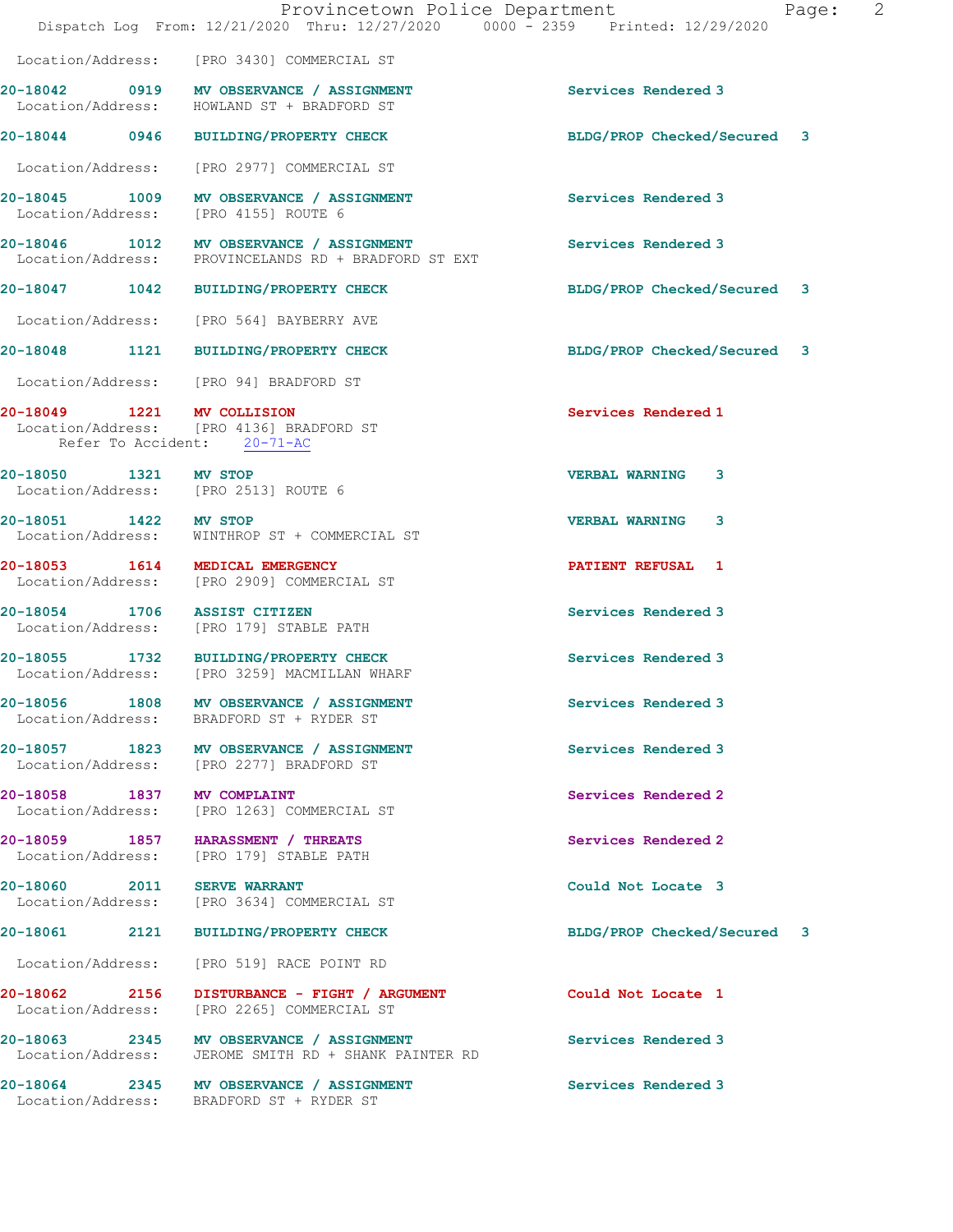|                                                               | Dispatch Log From: 12/21/2020 Thru: 12/27/2020 0000 - 2359 Printed: 12/29/2020          |                             |
|---------------------------------------------------------------|-----------------------------------------------------------------------------------------|-----------------------------|
| For Date: $12/22/2020 -$ Tuesday                              |                                                                                         |                             |
|                                                               | 20-18065 0022 BUILDING/PROPERTY CHECK                                                   | BLDG/PROP Checked/Secured 3 |
|                                                               | Location/Address: [PRO 186] COMMERCIAL ST                                               |                             |
|                                                               | 20-18066 0035 BUILDING/PROPERTY CHECK<br>Location/Address: [PRO 3259] MACMILLAN WHARF   | Services Rendered 3         |
| 20-18067 0040 MV STOP                                         | Location/Address: BRADFORD ST + NICKERSON ST                                            | <b>VERBAL WARNING 3</b>     |
|                                                               | 20-18068 0056 BUILDING/PROPERTY CHECK                                                   | BLDG/PROP Checked/Secured 3 |
|                                                               | Location/Address: [PRO 440] HARRY KEMP WAY                                              |                             |
|                                                               | 20-18069 0105 MV OBSERVANCE / ASSIGNMENT<br>Location/Address: ROUTE 6 + SNAIL RD        | Services Rendered 3         |
| 20-18070 0110 MV STOP<br>Location/Address: [PRO 2513] ROUTE 6 |                                                                                         | <b>VERBAL WARNING 3</b>     |
|                                                               | 20-18071 0134 MV OBSERVANCE / ASSIGNMENT<br>Location/Address: BRADFORD ST + HOWLAND ST  | Services Rendered 3         |
| 20-18072 0140 MV DISABLED                                     | Location/Address: [PRO 3296] SHANK PAINTER RD                                           | Services Rendered 2         |
|                                                               | 20-18073 0246 BUILDING/PROPERTY CHECK                                                   | BLDG/PROP Checked/Secured 3 |
|                                                               | Location/Address: [PRO 516] RACE POINT RD                                               |                             |
| 20-18074 0326                                                 | <b>BUILDING/PROPERTY CHECK</b><br>Location/Address: [PRO 2977] COMMERCIAL ST            | Services Rendered 3         |
| 20-18075 0424                                                 | MEDICAL EMERGENCY                                                                       | Transported to Hospital 1   |
|                                                               | Location/Address: [PRO 523] COMMERCIAL ST                                               |                             |
|                                                               | 20-18076 0509 BUILDING/PROPERTY CHECK                                                   | BLDG/PROP Checked/Secured 3 |
|                                                               | Location/Address: [PRO 1646] WINSLOW ST                                                 |                             |
| Location/Address: [PRO 521] ROUTE 6                           | 20-18077 0513 MV OBSERVANCE / ASSIGNMENT                                                | Services Rendered 3         |
|                                                               | 20-18078 0515 MV OBSERVANCE / ASSIGNMENT<br>Location/Address: [PRO 447] JEROME SMITH RD | Services Rendered 3         |
| 20-18079 0825 FOLLOW UP                                       | Location/Address: [PRO 539] SHANK PAINTER RD                                            | Services Rendered 2         |
| 20-18080 0857 ALARM - FIRE                                    |                                                                                         | No Action Required<br>1     |
|                                                               | Location/Address: [PRO 1375] DAGGETT LN                                                 |                             |
| 20-18081 0904                                                 | <b>ASSIST CITIZEN</b><br>Location/Address: [PRO 542] SHANK PAINTER RD                   | SPOKEN TO<br>3              |
|                                                               | 20-18083 0950 BUILDING/PROPERTY CHECK<br>Location/Address: [PRO 94] BRADFORD ST         | Services Rendered 3         |
|                                                               | 20-18084 1009 BUILDING/PROPERTY CHECK                                                   | BLDG/PROP Checked/Secured 3 |
|                                                               | Location/Address: [PRO 3430] COMMERCIAL ST                                              |                             |
|                                                               | 20-18085 1107 BUILDING/PROPERTY CHECK<br>Location/Address: [PRO 564] BAYBERRY AVE       | Services Rendered 3         |
| Location/Address: [PRO 3440] ROUTE 6                          | 20-18086 1145 MV OBSERVANCE / ASSIGNMENT                                                | Services Rendered 3         |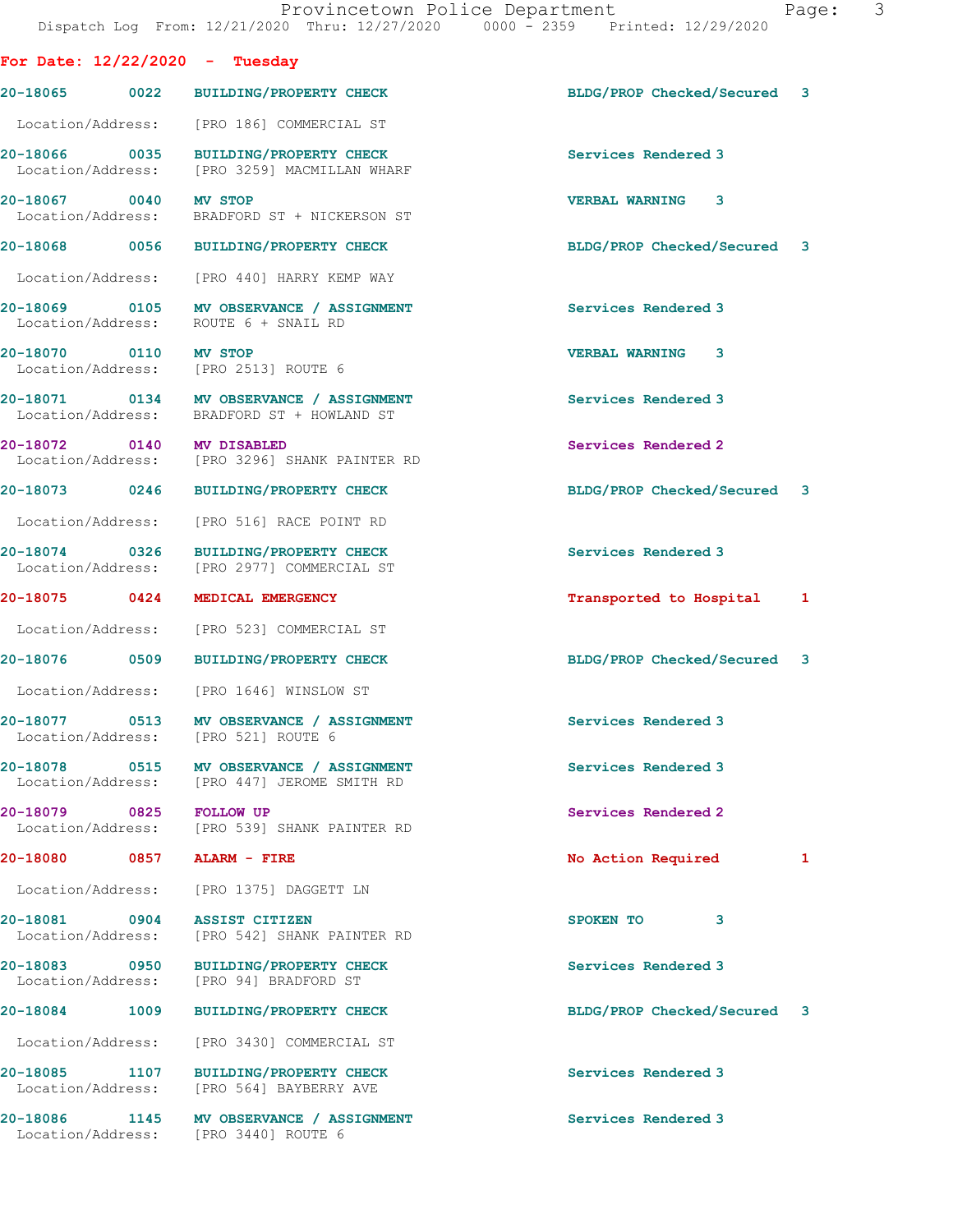**20-18088 1221 ALARM - FIRE False Alarm 1**  Location/Address: [PRO 371] COMMERCIAL ST **20-18091 1259 MV DISABLED SPOKEN TO 2**  Location/Address: ROUTE 6 + HOWLAND ST **20-18092 1319 LOST PROPERTY Services Rendered 3**  Location/Address: [PRO 542] SHANK PAINTER RD **20-18094 1344 BUILDING/PROPERTY CHECK Services Rendered 3**  Location/Address: [PRO 2977] COMMERCIAL ST **20-18095 1542 LOST PROPERTY Services Rendered 3**  Location/Address: [PRO 542] SHANK PAINTER RD **20-18098 1652 BUILDING/PROPERTY CHECK BLD/PROP CHECKED UNSECURE 3** Location/Address: [PRO 1997] COMMERCIAL ST **20-18099 1737 MV OBSERVANCE / ASSIGNMENT Services Rendered 3**  Location/Address: SHANK PAINTER RD + JEROME SMITH RD **20-18100 1823 BUILDING/PROPERTY CHECK BLDG/PROP Checked/Secured 3** Location/Address: [PRO 519] RACE POINT RD **20-18101 1823 MV COMPLAINT SPOKEN TO 2**  Location: DYKE LOT **20-18102 1850 BUILDING/PROPERTY CHECK BLDG/PROP Checked/Secured 3** Location/Address: [PRO 519] RACE POINT RD **20-18103 2000 MV OBSERVANCE / ASSIGNMENT Services Rendered 3**  Location/Address: ROUTE 6 + CONWELL ST **20-18104 2003 911 - GENERAL Services Rendered 1**  Location/Address: [PRO 1278] ATLANTIC AVE **20-18106 2041 BUILDING/PROPERTY CHECK Services Rendered 3**  Location/Address: STABLE PATH **20-18105 2042 MV OBSERVANCE / ASSIGNMENT Services Rendered 3**  Location/Address: [PRO 2277] BRADFORD ST **20-18107 2135 MV OBSERVANCE / ASSIGNMENT Services Rendered 3**  Location/Address: [PRO 3430] COMMERCIAL ST **20-18108 2211 HARASSMENT / THREATS FOLLOW UP 2**  Location/Address: [PRO 1502] BRADFORD ST **20-18109 2234 FOLLOW UP 3POKEN TO** 2<br>
Location/Address: [PRO 1542] COMMERCIAL ST [PRO 1542] COMMERCIAL ST **20-18110 2352 BUILDING/PROPERTY CHECK Services Rendered 3**  Location/Address: [PRO 3259] MACMILLAN WHARF **20-18111 2356 BUILDING/PROPERTY CHECK Services Rendered 3**  Location/Address: [PRO 2483] COMMERCIAL ST **20-18112 2359 BUILDING/PROPERTY CHECK Services Rendered 3**  Location/Address: [PRO 2206] PILGRIMS LANDING

## **For Date: 12/23/2020 - Wednesday**

| 20-18113<br>Location/Address: | 0009 | MV OBSERVANCE / ASSIGNMENT<br>HIGH POLE HILL + BRADFORD ST | Services Rendered 3         |  |
|-------------------------------|------|------------------------------------------------------------|-----------------------------|--|
| 20-18114                      | 0010 | MV STOP                                                    | Citation / Warning Issued 3 |  |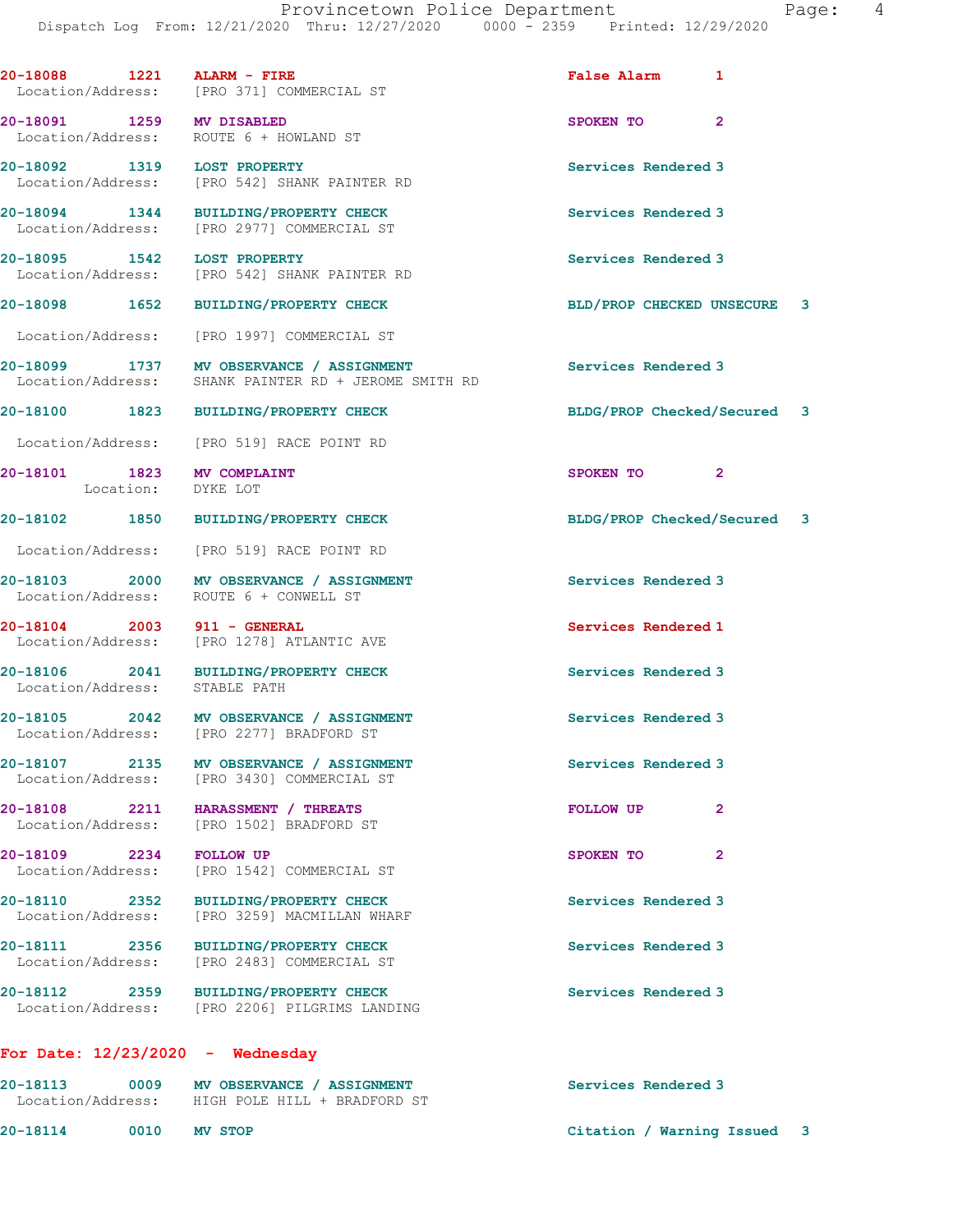Location/Address: [PRO 1502] BRADFORD ST **20-18118 0114 BUILDING/PROPERTY CHECK BLDG/PROP Checked/Secured 3** Location/Address: [PRO 440] HARRY KEMP WAY **20-18119 0154 BUILDING/PROPERTY CHECK Services Rendered 3**  Location/Address: STABLE PATH **20-18120 0156 BUILDING/PROPERTY CHECK Services Rendered 3**  Location/Address: [PRO 530] SHANK PAINTER RD **20-18122 0209 MV OBSERVANCE / ASSIGNMENT Services Rendered 3**  Location/Address: BRADFORD ST + RYDER ST **20-18121 0211 BUILDING/PROPERTY CHECK Services Rendered 3**  Location/Address: [PRO 2977] COMMERCIAL ST

**20-18123 0358 MEDICAL EMERGENCY Services Rendered 1**  Location/Address: [PRO 442] HARRY KEMP WAY

Location/Address: [PRO 2521] ROUTE 6

Location/Address: ROUTE 6 + SNAIL RD

Location/Address: HARRY KEMP WAY + AUNT SUKEYS WAY

**20-18124 0410 BUILDING/PROPERTY CHECK Services Rendered 3**  Location/Address: [PRO 2490] PROVINCELANDS RD

**20-18125 0424 BUILDING/PROPERTY CHECK Services Rendered 3**  Location/Address: [PRO 2499] RACE POINT RD

20-18126 0501 MV OBSERVANCE / ASSIGNMENT Services Rendered 3 Location/Address: ROUTE 6 + SNAIL RD

Location/Address: [PRO 3296] SHANK PAINTER RD

**20-18128 0521 MV OBSERVANCE / ASSIGNMENT Services Rendered 3**  Location/Address: [PRO 3287] ROUTE 6

**20-18129 0553 MV STOP Vehicle Towed 3**  Location/Address: [PRO 539] SHANK PAINTER RD

**20-18131 0806 MV OBSERVANCE / ASSIGNMENT Services Rendered 3**  Location/Address: [PRO 94] BRADFORD ST

**20-18132 0812 MV OBSERVANCE / ASSIGNMENT Services Rendered 3**  Location/Address: HARRY KEMP WAY + AUNT SUKEYS WAY

**20-18133 0829 MV STOP VERBAL WARNING 3**  Location/Address: [PRO 3873] CONWELL ST

Location/Address: ROUTE 6

**20-18135 0916 BUILDING/PROPERTY CHECK Services Rendered 3**  Location/Address: TELEGRAPH HILL RD

**20-18136 0930 HAZARDS Removed Hazard 2**  Location/Address: ROUTE 6 + HOWLAND ST

20-18115 0024 MV OBSERVANCE / ASSIGNMENT **Services Rendered 3** 

**20-18116 0028 MV OBSERVANCE / ASSIGNMENT Services Rendered 3** 

**20-18117 0035 BUILDING/PROPERTY CHECK BLDG/PROP Checked/Secured 3**

**20-18127 0504 BUILDING/PROPERTY CHECK BLDG/PROP Checked/Secured 3**

**20-18134 0854 MV STOP VERBAL WARNING 3** 

**20-18137 0945 BUILDING/PROPERTY CHECK BLDG/PROP Checked/Secured 3**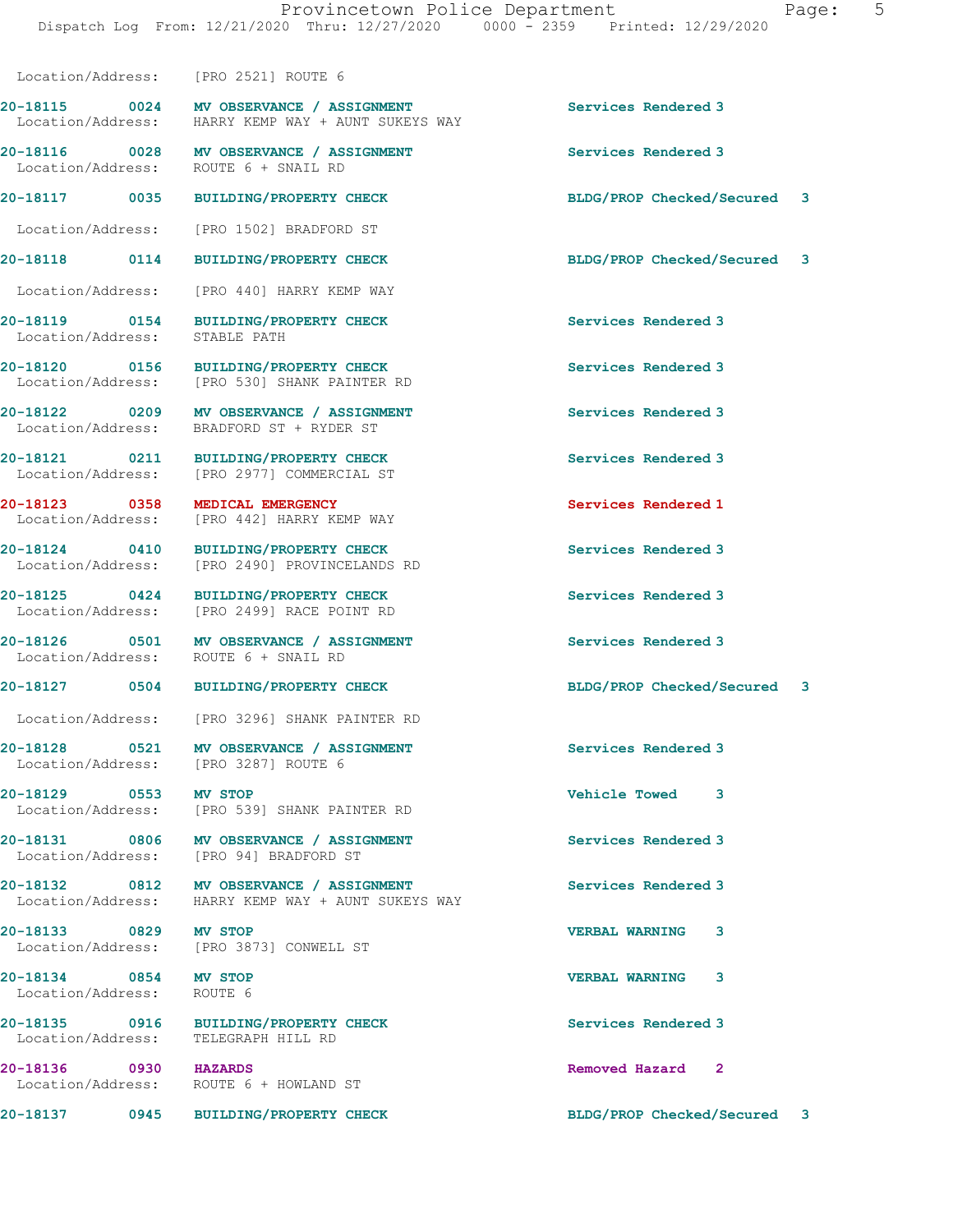|                                    |      | Provincetown Police Department<br>Dispatch Log From: 12/21/2020 Thru: 12/27/2020 0000 - 2359 Printed: 12/29/2020 |                              | 6<br>Page: |
|------------------------------------|------|------------------------------------------------------------------------------------------------------------------|------------------------------|------------|
|                                    |      | Location/Address: [PRO 2540] RACE POINT RD                                                                       |                              |            |
|                                    |      | 20-18138 0955 PARK, WALK & TALK<br>Location/Address: [PRO 488] MAYFLOWER ST                                      | Services Rendered 3          |            |
|                                    |      | 20-18139 1134 MEDICAL EMERGENCY                                                                                  | Transported to Hospital<br>1 |            |
|                                    |      | Location/Address: [PRO 440] HARRY KEMP WAY                                                                       |                              |            |
|                                    |      | 20-18141 1220 BUILDING/PROPERTY CHECK                                                                            | BLDG/PROP Checked/Secured 3  |            |
| Location/Address:                  |      | [PRO 197] COMMERCIAL ST                                                                                          |                              |            |
| 20-18142 1243                      |      | <b>FOLLOW UP</b><br>Location/Address: [PRO 539] SHANK PAINTER RD                                                 | Services Rendered 2          |            |
|                                    |      | 20-18143 1301 LARCENY / FORGERY / FRAUD<br>Location/Address: [PRO 1393] MASONIC PL                               | Services Rendered 2          |            |
| 20-18145 1320 FOLLOW UP            |      | Location/Address: [PRO 3296] SHANK PAINTER RD                                                                    | Services Rendered 2          |            |
|                                    |      | 20-18147 1403 BUILDING/PROPERTY CHECK                                                                            | BLDG/PROP Checked/Secured 3  |            |
|                                    |      | Location/Address: [PRO 521] ROUTE 6                                                                              |                              |            |
| Location/Address:                  |      | 20-18148 1543 BUILDING/PROPERTY CHECK<br>[PRO 3430] COMMERCIAL ST                                                | Services Rendered 3          |            |
|                                    |      | 20-18151  1632 BUILDING/PROPERTY CHECK                                                                           | BLDG/PROP Checked/Secured 3  |            |
| Location/Address:                  |      | [PRO 3303] STANDISH ST                                                                                           |                              |            |
| 20-18150 1633<br>Location/Address: |      | MV OBSERVANCE / ASSIGNMENT<br>HARRY KEMP WAY + BREWSTER ST                                                       | Services Rendered 3          |            |
| 20-18152                           |      | 1717 PARKING COMPLAINT<br>Location/Address: [PRO 4149] COMMERCIAL ST                                             | <b>GONE ON ARRIVAL 3</b>     |            |
|                                    |      | 20-18153 1753 MEDICAL EMERGENCY                                                                                  | Transported to Hospital 1    |            |
|                                    |      | Location/Address: [PRO 1419] PLEASANT ST                                                                         |                              |            |
|                                    |      | 20-18154 1931 BUILDING/PROPERTY CHECK<br>Location/Address: STABLE PATH                                           | Services Rendered 3          |            |
|                                    |      | 20-18155 2026 ASSIST CITIZEN<br>Location/Address: [PRO 662] COMMERCIAL ST                                        | Peace Restored 3             |            |
|                                    |      | 20-18156 2129 BUILDING/PROPERTY CHECK                                                                            | BLDG/PROP Checked/Secured 3  |            |
| Location/Address:                  |      | [PRO 539] SHANK PAINTER RD                                                                                       |                              |            |
|                                    |      | 20-18157 2134 BUILDING/PROPERTY CHECK<br>Location/Address: [PRO 519] RACE POINT RD                               | Services Rendered 3          |            |
|                                    |      | 20-18158 2200 LARCENY / FORGERY / FRAUD<br>Location/Address: [PRO 542] SHANK PAINTER RD                          | Services Rendered 2          |            |
| 20-18159                           | 2318 | <b>BUILDING/PROPERTY CHECK</b>                                                                                   | BLDG/PROP Checked/Secured 3  |            |
| Location/Address:                  |      | [PRO 99] COMMERCIAL ST                                                                                           |                              |            |
| 20-18160 2331<br>Location/Address: |      | <b>BUILDING/PROPERTY CHECK</b><br>[PRO 2977] COMMERCIAL ST                                                       | Services Rendered 3          |            |
|                                    |      | 20-18161 2334 MV OBSERVANCE / ASSIGNMENT<br>Location/Address: [PRO 3912] SHANK PAINTER RD                        | Services Rendered 3          |            |
|                                    |      | 20-18162 2355 MV OBSERVANCE / ASSIGNMENT<br>Location/Address: ROUTE 6 + HOWLAND ST                               | Services Rendered 3          |            |
|                                    |      |                                                                                                                  |                              |            |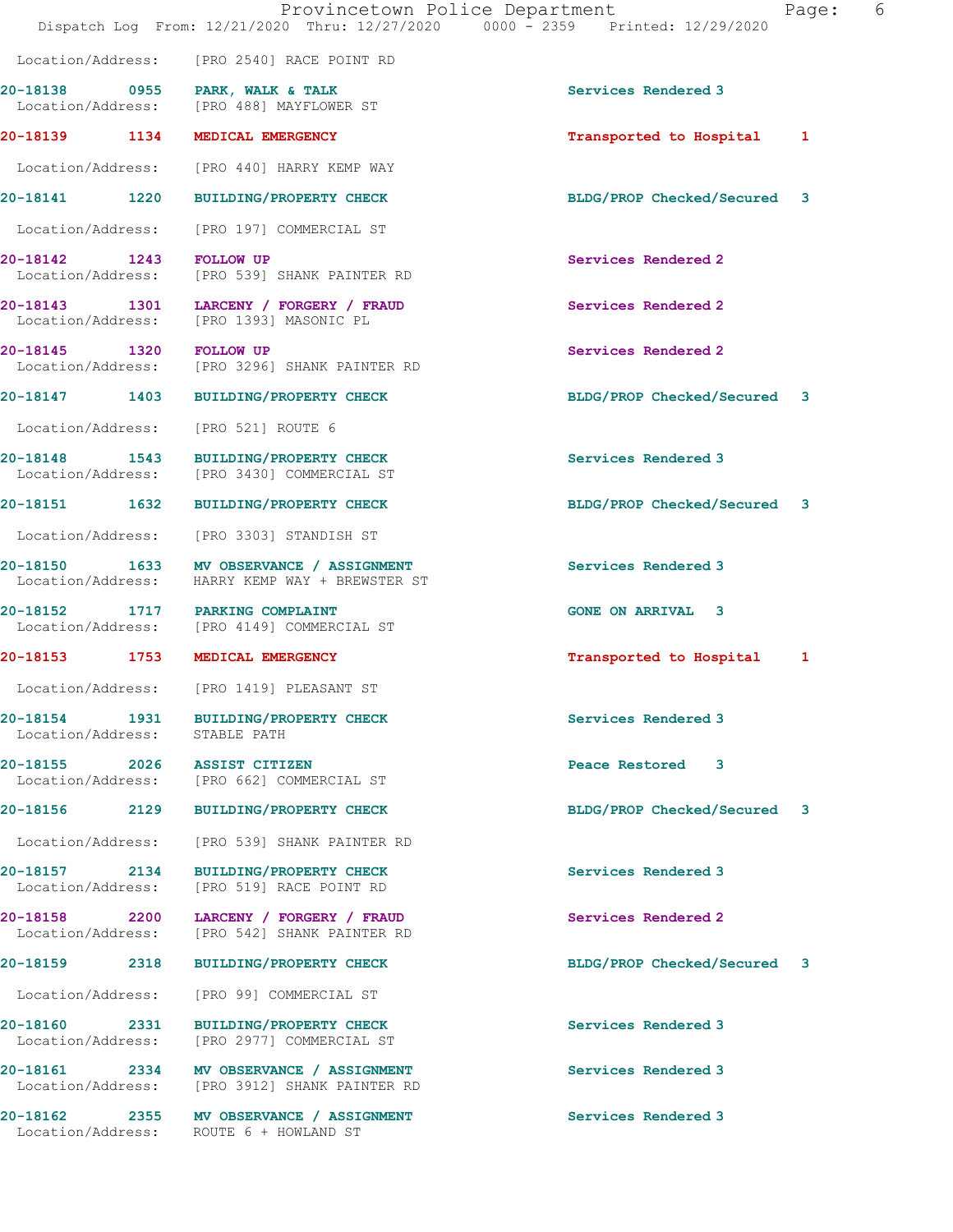**For Date: 12/24/2020 - Thursday 20-18163 0017 BUILDING/PROPERTY CHECK BLDG/PROP Checked/Secured 3** Location/Address: [PRO 1502] BRADFORD ST **20-18164** 0024 BUILDING/PROPERTY CHECK Services Rendered 3<br>
Location/Address: [PRO 3259] MACMILLAN WHARF [PRO 3259] MACMILLAN WHARF **20-18165** 0041 BUILDING/PROPERTY CHECK Services Rendered 3<br>
Location/Address: [PRO 2540] RACE POINT RD [PRO 2540] RACE POINT RD **20-18166 0045 MV OBSERVANCE / ASSIGNMENT Services Rendered 3**  Location/Address: COMMERCIAL ST + SNAIL RD **20-18167 0112 MV OBSERVANCE / ASSIGNMENT Services Rendered 3**  Location/Address: [PRO 37] BRADFORD ST **20-18168 0129 BUILDING/PROPERTY CHECK BLDG/PROP Checked/Secured 3** Location/Address: [PRO 519] RACE POINT RD **20-18169 0224 BUILDING/PROPERTY CHECK BLDG/PROP Checked/Secured 3** Location/Address: [PRO 440] HARRY KEMP WAY **20-18170** 0230 **MV OBSERVANCE / ASSIGNMENT** Services Rendered 3 **Interval Contains Accept** Services Rendered 3 Location/Address: **20-18171 0305 BUILDING/PROPERTY CHECK BLDG/PROP Checked/Secured 3** Location/Address: [PRO 516] RACE POINT RD **20-18172 0319 BUILDING/PROPERTY CHECK BLDG/PROP Checked/Secured 3** Location/Address: [PRO 530] SHANK PAINTER RD **20-18173 0528 MV OBSERVANCE / ASSIGNMENT Services Rendered 3**  Location/Address: **20-18174 0538 MV OBSERVANCE / ASSIGNMENT Services Rendered 3**  Location/Address: HARRY KEMP WAY + AUNT SUKEYS WAY **20-18175 0603 MV OBSERVANCE / ASSIGNMENT Services Rendered 3**  Location/Address: [PRO 447] JEROME SMITH RD **20-18176 0638 BUILDING/PROPERTY CHECK BLDG/PROP Checked/Secured 3** Location/Address: [PRO 1646] WINSLOW ST **20-18177 0855 BUILDING/PROPERTY CHECK Services Rendered 3**  Location/Address: [PRO 3163] WINTHROP ST **20-18178 0910 BUILDING/PROPERTY CHECK Services Rendered 3**  Location/Address: [PRO 2977] COMMERCIAL ST 20-18179 0929 MV OBSERVANCE / ASSIGNMENT **Services Rendered 3** Location/Address: [PRO 2277] BRADFORD ST [PRO 2277] BRADFORD ST **20-18181 1045 MV OBSERVANCE / ASSIGNMENT Services Rendered 3**  Location/Address: HARRY KEMP WAY + AUNT SUKEYS WAY **20-18182 1100 FOLLOW UP Services Rendered 2**  Location/Address: [PRO 539] SHANK PAINTER RD **20-18183 1134 BUILDING/PROPERTY CHECK Services Rendered 3**  Location/Address: [PRO 94] BRADFORD ST

**20-18184 1148 MEDICAL EMERGENCY Transported to Hospital 1**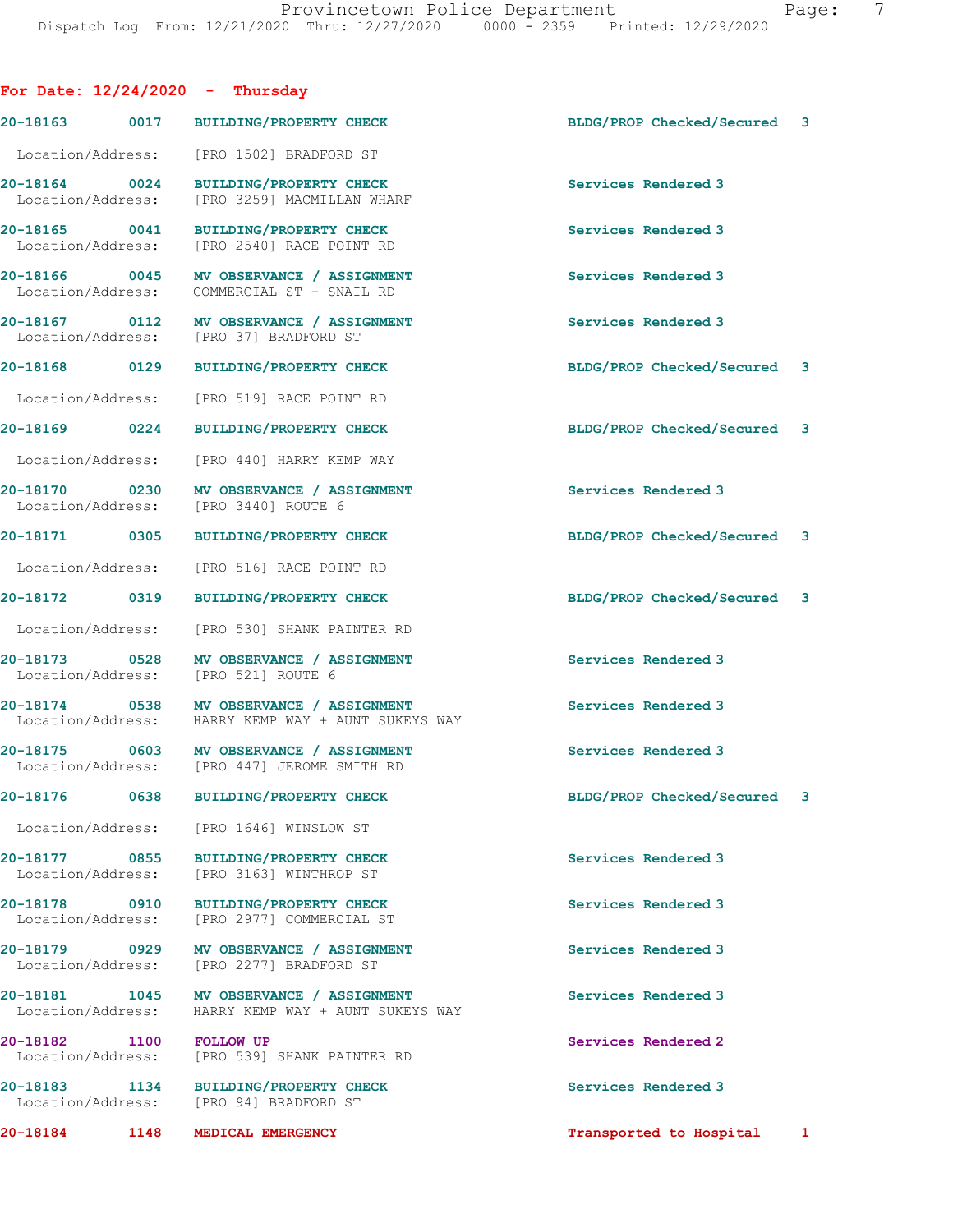20-18185 1215 PARK, WALK & TALK **Services Rendered 3** 

**20-18187 1227 BUILDING/PROPERTY CHECK Services Rendered 3** 

 Location/Address: [PRO 1740] BRADFORD ST EXT **20-18190 1347 BUILDING/PROPERTY CHECK Services Rendered 3**  Location/Address: [PRO 2898] JEROME SMITH RD **20-18191 1353 LOST PROPERTY Services Rendered 3**  Location/Address: [PRO 3296] SHANK PAINTER RD **20-18192 1400 BUILDING/PROPERTY CHECK Services Rendered 3**  Location/Address: [PRO 2540] RACE POINT RD

[PRO 2385] COMMERCIAL ST

Location/Address: [PRO 179] STABLE PATH

**20-18197 1641 MV DISABLED Services Rendered 2 Services Rendered 2 Integral Services Rendered 2** Location/Address: [PRO 3299] WEST VINE ST

Location/Address: [PRO 768] BRADFORD ST

**20-18199 1836 HAZARDS Services Rendered 2**  Location/Address: [PRO 440] HARRY KEMP WAY

20-18200 1851 ASSIST CITIZEN **Services Rendered 3**<br>
Location/Address: [PRO 344] COMMERCIAL ST [PRO 344] COMMERCIAL ST

Location/Address: [PRO 3222] ALDEN ST

Location/Address: [PRO 3431] COMMERCIAL ST

Location/Address: [PRO 3318] CEMETERY RD

**20-18201 2242 ESCORT / TRANSPORT Services Rendered 3**  Location/Address: [PRO 2521] ROUTE 6

## **For Date: 12/25/2020 - Friday**

**20-18202 0718 ALARM - GENERAL False Alarm 1**  Location/Address: [PRO 444] HIGH POLE HILL **20-18203** 1024 SERVICE CALL - POLICE **Services Rendered 3** Location/Address: [PRO 2361] THISTLEMORE RD

[PRO 2361] THISTLEMORE RD

**20-18204 1056 HAZARDS Referred to Other Agency 2**

Location/Address: [PRO 396] COMMERCIAL ST

Location/Address: [PRO 674] ALDEN ST

**20-18206 1829 MEDICAL EMERGENCY PATIENT REFUSAL 1**  [PRO 3222] ALDEN ST

**20-18207 1859 BUILDING/PROPERTY CHECK BLDG/PROP Checked/Secured 3**

Location/Address: [PRO 539] SHANK PAINTER RD

**20-18208 1935 911 - GENERAL BLDG/PROP Checked/Secured 1**

**20-18188 1310 ANIMAL CALL Services Rendered 2 Services Rendered 2 Incrementation** (PRO 2385) COMMERCIAL ST

**20-18189 1337 MEDICAL EMERGENCY Transported to Hospital 1**

**20-18196 1617 BUILDING/PROPERTY CHECK BLDG/PROP Checked/Secured 3**

**20-18198 1641 ANIMAL CALL Referred to Other Agency 2**

**20-18205 1425 HAZARDS Referred to Other Agency 2**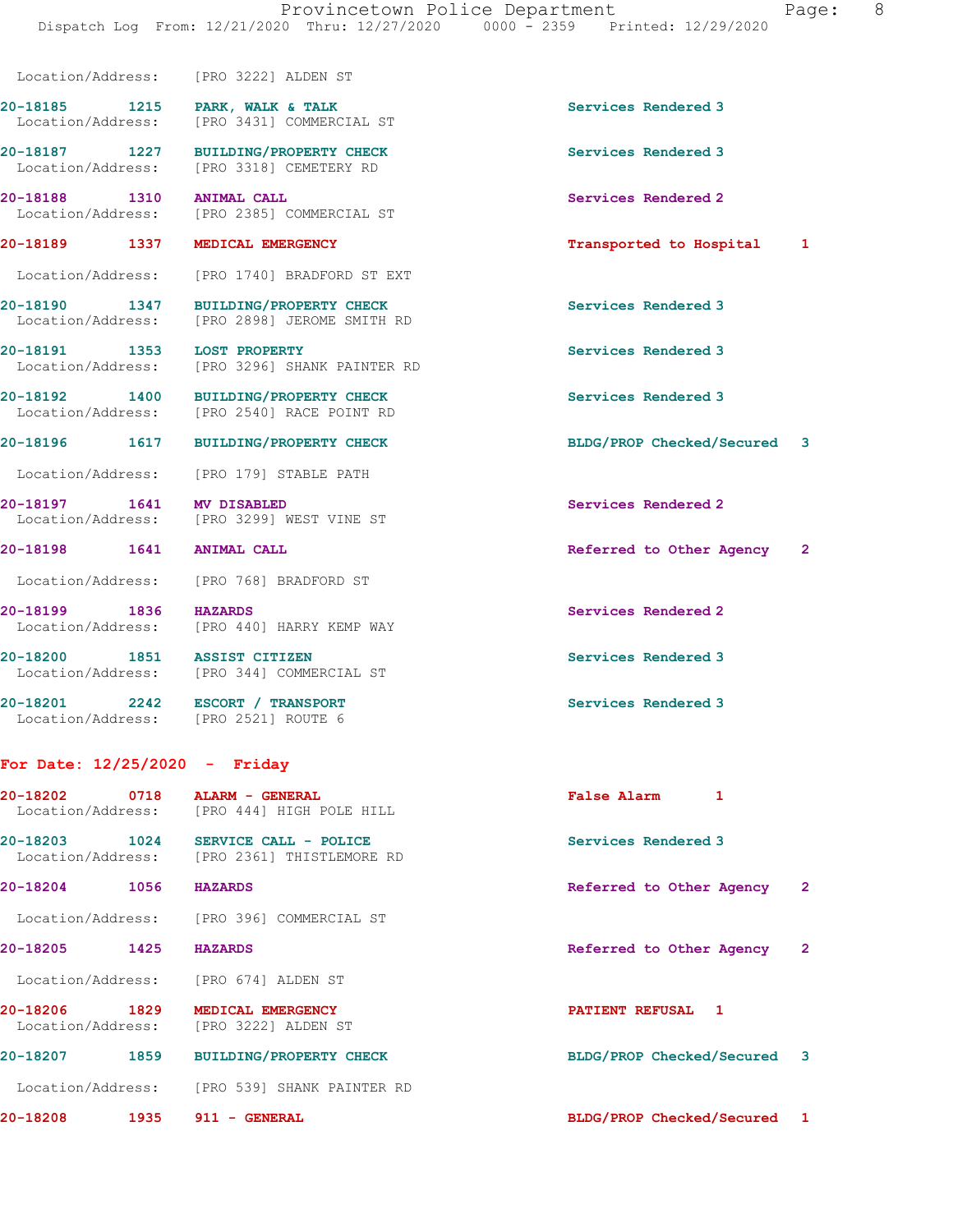|                                   | Dispatch Log From: 12/21/2020 Thru: 12/27/2020 0000 - 2359 Printed: 12/29/2020                   | Provincetown Police Department<br>Page: | 9 |
|-----------------------------------|--------------------------------------------------------------------------------------------------|-----------------------------------------|---|
|                                   | Location/Address: [PRO 839] COMMERCIAL ST                                                        |                                         |   |
| 20-18209 2029 PROPERTY DAMAGE     | Location/Address: [PRO 1174] WINTHROP ST                                                         | Services Rendered 3                     |   |
| 20-18210 2031 ALARM - FIRE        | Location/Address: [PRO 106] COMMERCIAL ST                                                        | False Alarm 1                           |   |
|                                   | 20-18211 2053 BUILDING/PROPERTY CHECK<br>Location/Address: [PRO 519] RACE POINT RD               | Services Rendered 3                     |   |
|                                   | 20-18212 2345 BUILDING/PROPERTY CHECK<br>Location/Address: [PRO 3259] MACMILLAN WHARF            | Services Rendered 3                     |   |
|                                   | 20-18213 2345 MV OBSERVANCE / ASSIGNMENT<br>Location/Address: JEROME SMITH RD + SHANK PAINTER RD | Services Rendered 3                     |   |
|                                   | 20-18214 2355 BUILDING/PROPERTY CHECK                                                            | BLDG/PROP Checked/Secured 3             |   |
|                                   | Location/Address: [PRO 179] STABLE PATH                                                          |                                         |   |
| For Date: $12/26/2020 -$ Saturday |                                                                                                  |                                         |   |
|                                   | 20-18215 0007 MEDICAL EMERGENCY<br>Location/Address: [PRO 3222] ALDEN ST                         | Services Rendered 1                     |   |
|                                   | 20-18216 0029 BUILDING/PROPERTY CHECK<br>Location/Address: [PRO 2483] COMMERCIAL ST              | Services Rendered 3                     |   |
|                                   | 20-18217 0032 MV OBSERVANCE / ASSIGNMENT<br>Location/Address: [PRO 2206] PILGRIMS LANDING        | Services Rendered 3                     |   |
|                                   | 20-18218 0051 BUILDING/PROPERTY CHECK<br>Location/Address: [PRO 2540] RACE POINT RD              | Services Rendered 3                     |   |
|                                   | 20-18219 0132 MV OBSERVANCE / ASSIGNMENT<br>Location/Address: [PRO 4136] BRADFORD ST             | Services Rendered 3                     |   |
|                                   | 20-18221 0148 SUSPICIOUS ACTIVITY<br>Location/Address: [PRO 3296] SHANK PAINTER RD               | VERBAL WARNING <sub>2</sub>             |   |
|                                   | 20-18220 0149 BUILDING/PROPERTY CHECK                                                            | BLDG/PROP Checked/Secured 3             |   |
|                                   | Location/Address: [PRO 1778] SHANK PAINTER RD                                                    |                                         |   |
|                                   | 20-18222 0236 BUILDING/PROPERTY CHECK<br>Location/Address: [PRO 2977] COMMERCIAL ST              | Services Rendered 3                     |   |
|                                   | 20-18223 0525 MV OBSERVANCE / ASSIGNMENT<br>Location/Address: ROUTE 6 + HOWLAND ST               | Services Rendered 3                     |   |
| Location/Address: ROUTE 6         | 20-18224 0547 MV OBSERVANCE / ASSIGNMENT                                                         | Services Rendered 3                     |   |
|                                   | 20-18225 0849 BUILDING/PROPERTY CHECK<br>Location/Address: [PRO 3121] COMMERCIAL ST              | Services Rendered 3                     |   |
|                                   | 20-18227 0926 MEDICAL EMERGENCY<br>Location/Address: [PRO 1662] PEARL ST                         | PATIENT REFUSAL 1                       |   |
|                                   | 20-18226 0928 MV OBSERVANCE / ASSIGNMENT<br>Location/Address: [PRO 3431] COMMERCIAL ST           | Services Rendered 3                     |   |
| 20-18228 0934 MV STOP             | Location/Address: ROUTE 6 + HOWLAND ST                                                           | <b>VERBAL WARNING 3</b>                 |   |
|                                   | 20-18229 0952 BUILDING/PROPERTY CHECK<br>Location/Address: [PRO 94] BRADFORD ST                  | Services Rendered 3                     |   |
|                                   | 20-18230 1010 BUILDING/PROPERTY CHECK                                                            | Services Rendered 3                     |   |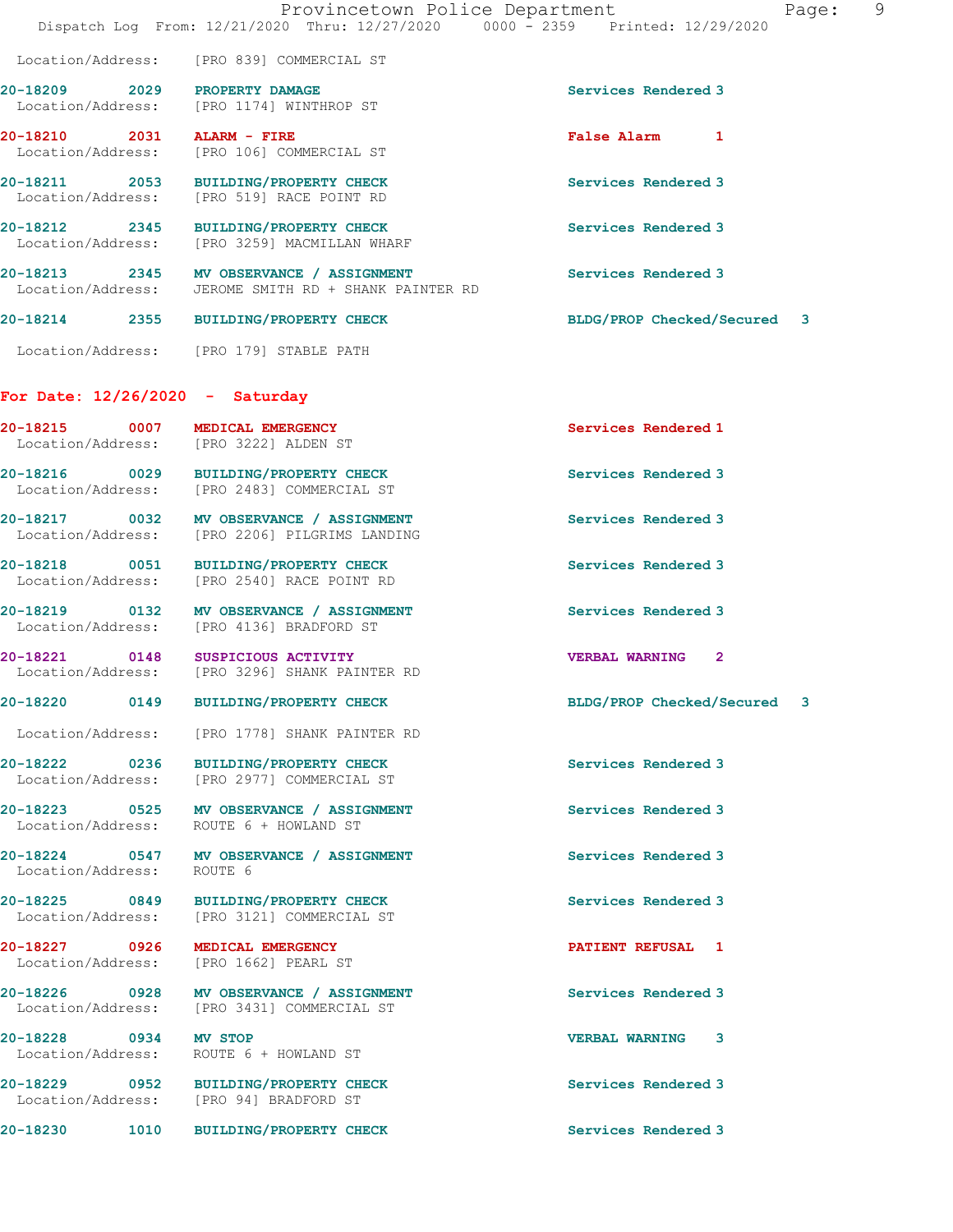|                                                                          | Provincetown Police Department<br>Dispatch Log From: 12/21/2020 Thru: 12/27/2020 0000 - 2359 Printed: 12/29/2020 |                             | Page: 10 |  |
|--------------------------------------------------------------------------|------------------------------------------------------------------------------------------------------------------|-----------------------------|----------|--|
| Location/Address: TELEGRAPH HILL RD                                      |                                                                                                                  |                             |          |  |
| 20-18231 1038 MV STOP                                                    |                                                                                                                  | Citation / Warning Issued 3 |          |  |
|                                                                          | Location/Address: PROVINCELANDS RD + BRADFORD ST EXT                                                             |                             |          |  |
| 20-18232 1110 MV STOP                                                    | Location/Address: [PRO 447] JEROME SMITH RD                                                                      | <b>VERBAL WARNING 3</b>     |          |  |
|                                                                          | 20-18233 1132 HARASSMENT / THREATS<br>Location/Address: [PRO 116] COMMERCIAL ST                                  | SPOKEN TO<br>$\mathbf{2}$   |          |  |
|                                                                          | 20-18234 1157 BUILDING/PROPERTY CHECK<br>Location/Address: [PRO 1997] COMMERCIAL ST                              | 3<br>SPOKEN TO              |          |  |
| 20-18236 1324 MEDICAL EMERGENCY                                          |                                                                                                                  | No Action Required          | 1        |  |
|                                                                          | Location/Address: [PRO 542] SHANK PAINTER RD                                                                     |                             |          |  |
|                                                                          | 20-18237 1411 LOST PROPERTY<br>Location/Address: [PRO 3296] SHANK PAINTER RD                                     | Services Rendered 3         |          |  |
| 20-18238 1415 MV COMPLAINT<br>Location/Address: ROUTE 6                  |                                                                                                                  | Could Not Locate 2          |          |  |
| 20-18240 1447 MEDICAL EMERGENCY<br>Location/Address: [PRO 1662] PEARL ST |                                                                                                                  | Services Rendered 1         |          |  |
|                                                                          | 20-18242 1535 BUILDING/PROPERTY CHECK<br>Location/Address: [PRO 2977] COMMERCIAL ST                              | Services Rendered 3         |          |  |
|                                                                          | 20-18243 1604 BUILDING/PROPERTY CHECK<br>Location/Address: [PRO 2512] JEROME SMITH RD                            | Services Rendered 3         |          |  |
|                                                                          | 20-18244 1614 MV OBSERVANCE / ASSIGNMENT<br>Location/Address: HARRY KEMP WAY + BREWSTER ST                       | Services Rendered 3         |          |  |
|                                                                          | 20-18245 1833 BUILDING/PROPERTY CHECK<br>Location/Address: [PRO 530] SHANK PAINTER RD                            | Services Rendered 3         |          |  |
| Location/Address: [PRO 3440] ROUTE 6                                     | 20-18246 1837 MV OBSERVANCE / ASSIGNMENT                                                                         | Services Rendered 3         |          |  |
|                                                                          | 20-18247 1851 BUILDING/PROPERTY CHECK<br>Location/Address: [PRO 519] RACE POINT RD                               | Services Rendered 3         |          |  |
|                                                                          | 20-18248 1915 BUILDING/PROPERTY CHECK                                                                            | Referred to Other Agency    | 3        |  |
| Location/Address:                                                        | [PRO 2543] MACMILLAN WHARF                                                                                       |                             |          |  |
| 20-18249 1926<br>Location/Address:                                       | MV OBSERVANCE / ASSIGNMENT<br>[PRO 530] SHANK PAINTER RD                                                         | Services Rendered 3         |          |  |
| 20-18250 1927 MV STOP<br>Location/Address:                               | SHANK PAINTER RD + ROUTE 6                                                                                       | <b>VERBAL WARNING 3</b>     |          |  |
| Location/Address:                                                        | 20-18251 2019 BUILDING/PROPERTY CHECK<br>[PRO 1778] SHANK PAINTER RD                                             | Services Rendered 3         |          |  |
| 20-18253 2130<br>Location/Address:                                       | <b>BUILDING/PROPERTY CHECK</b><br>[PRO 512] PRINCE ST                                                            | Services Rendered 3         |          |  |
| 20-18254 2136                                                            | <b>BUILDING/PROPERTY CHECK</b><br>Location/Address: [PRO 179] STABLE PATH                                        | Services Rendered 3         |          |  |
| Location/Address:                                                        | 20-18255 2147 BUILDING/PROPERTY CHECK<br>[PRO 2540] RACE POINT RD                                                | Services Rendered 3         |          |  |

**For Date: 12/27/2020 - Sunday**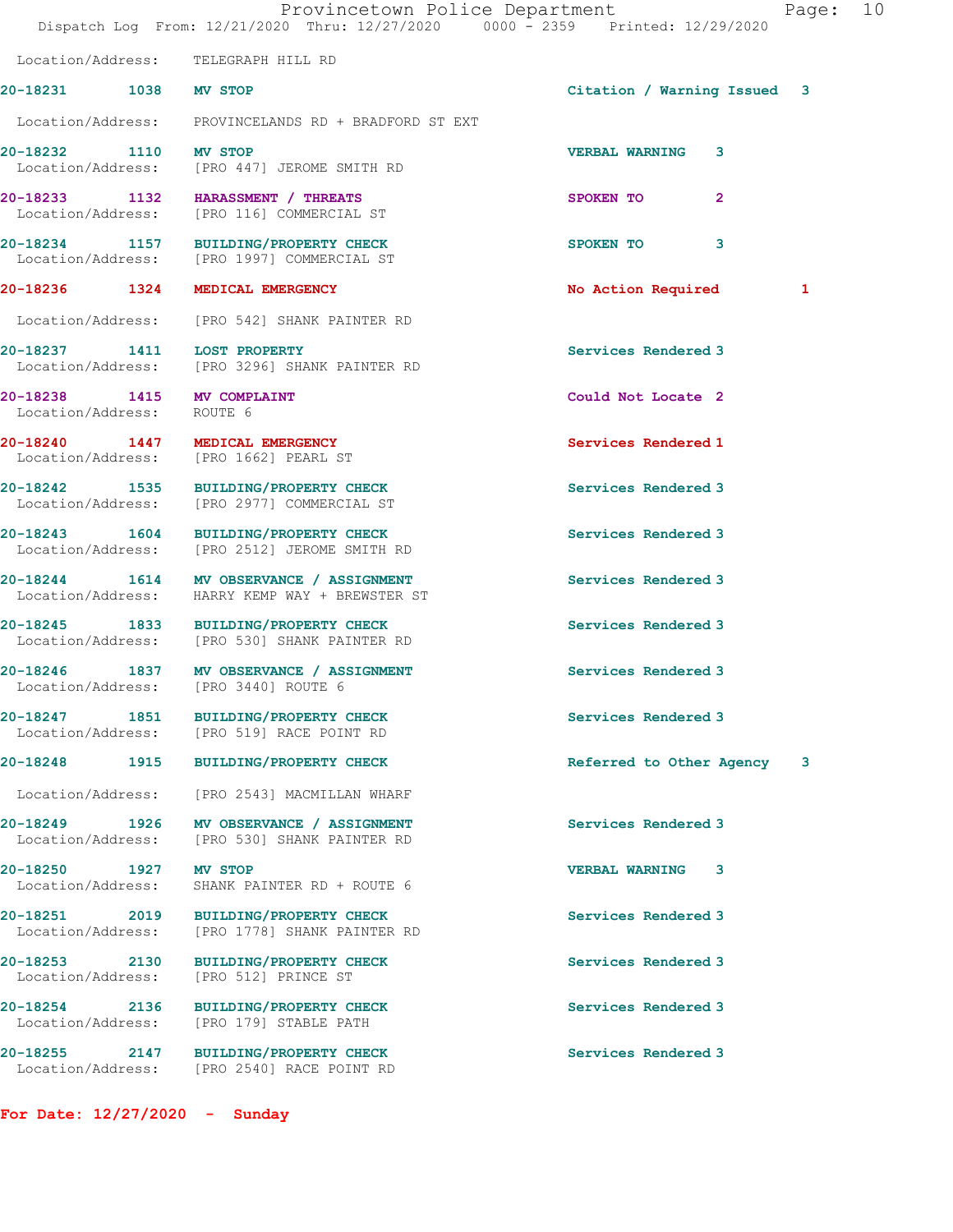|                                       |                                                                                            | Dispatch Log From: 12/21/2020 Thru: 12/27/2020 0000 - 2359 Printed: 12/29/2020 |              |
|---------------------------------------|--------------------------------------------------------------------------------------------|--------------------------------------------------------------------------------|--------------|
| 20-18256<br>0009                      | <b>BUILDING/PROPERTY CHECK</b>                                                             | BLDG/PROP Checked/Secured                                                      | 3            |
| Location/Address:                     | [PRO 1778] SHANK PAINTER RD                                                                |                                                                                |              |
| 20-18257 0012                         | <b>BUILDING/PROPERTY CHECK</b>                                                             | BLDG/PROP Checked/Secured                                                      | 3            |
| Location/Address:                     | [PRO 545] SHANK PAINTER RD                                                                 |                                                                                |              |
| 20-18258<br>0022<br>Location/Address: | MV OBSERVANCE / ASSIGNMENT<br>[PRO 447] JEROME SMITH RD                                    | Services Rendered 3                                                            |              |
| 20-18259 0038<br>Location/Address:    | MV OBSERVANCE / ASSIGNMENT<br>[PRO 37] BRADFORD ST                                         | Services Rendered 3                                                            |              |
| 20-18260 0104<br>Location/Address:    | <b>BUILDING/PROPERTY CHECK</b><br>[PRO 2977] COMMERCIAL ST                                 | Services Rendered 3                                                            |              |
| 20-18261 0124<br>Location/Address:    | MV OBSERVANCE / ASSIGNMENT<br>COMMERCIAL ST + SNAIL RD                                     | Services Rendered 3                                                            |              |
| 20-18262 0144<br>Location/Address:    | BUILDING/PROPERTY CHECK<br>[PRO 3259] MACMILLAN WHARF                                      | Services Rendered 3                                                            |              |
| 20-18263<br>0203                      | <b>BUILDING/PROPERTY CHECK</b>                                                             | BLDG/PROP Checked/Secured 3                                                    |              |
| Location/Address:                     | [PRO 1780] JOHNSON ST                                                                      |                                                                                |              |
| 20-18264 0211                         | <b>BUILDING/PROPERTY CHECK</b>                                                             | BLDG/PROP Checked/Secured                                                      | 3            |
| Location/Address:                     | [PRO 569] WINSLOW ST                                                                       |                                                                                |              |
| 20-18265 0218                         | BUILDING/PROPERTY CHECK                                                                    | BLDG/PROP Checked/Secured                                                      | 3            |
| Location/Address:                     | [PRO 488] MAYFLOWER ST                                                                     |                                                                                |              |
| 20-18266 0229<br>Location/Address:    | MV OBSERVANCE / ASSIGNMENT<br>CONWELL ST + ROUTE 6                                         | Services Rendered 3                                                            |              |
| 20-18267 0310                         | <b>BUILDING/PROPERTY CHECK</b>                                                             | BLDG/PROP Checked/Secured                                                      | $\mathbf{3}$ |
| Location/Address:                     | [PRO 516] RACE POINT RD                                                                    |                                                                                |              |
| 0428<br>20-18268                      | <b>BUILDING/PROPERTY CHECK</b>                                                             | BLDG/PROP Checked/Secured                                                      | 3            |
|                                       | Location/Address: [PRO 413] CONWELL ST                                                     |                                                                                |              |
|                                       | 20-18269 0502 MV OBSERVANCE / ASSIGNMENT<br>Location/Address: SHANK PAINTER RD + ROUTE 6   | Services Rendered 3                                                            |              |
|                                       | 20-18270 0506 MV OBSERVANCE / ASSIGNMENT<br>Location/Address: BRADFORD ST + HIGH POLE HILL | Services Rendered 3                                                            |              |
|                                       | 20-18271 0629 BUILDING/PROPERTY CHECK                                                      | BLDG/PROP Checked/Secured                                                      | 3            |
|                                       | Location/Address: [PRO 517] RACE POINT RD                                                  |                                                                                |              |
| 20-18272 0906 LOST PROPERTY           | Location/Address: [PRO 542] SHANK PAINTER RD                                               | Services Rendered 3                                                            |              |
| 20-18273 0918 ANIMAL CALL             | Location/Address: [PRO 2483] COMMERCIAL ST                                                 | Services Rendered 2                                                            |              |
| 1                                     | 20-18274 0924 MEDICAL EMERGENCY                                                            | Transported to Hospital                                                        | 1            |
|                                       | Location/Address: [PRO 3670] SHANK PAINTER RD                                              |                                                                                |              |
| 20-18276 1133 ANIMAL CALL             | Location/Address: [PRO 1513] BRADFORD ST                                                   | Services Rendered 2                                                            |              |
|                                       | 20-18278 1602 MV OBSERVANCE / ASSIGNMENT<br>Location/Address: SNAIL RD + COMMERCIAL ST     | Services Rendered 3                                                            |              |